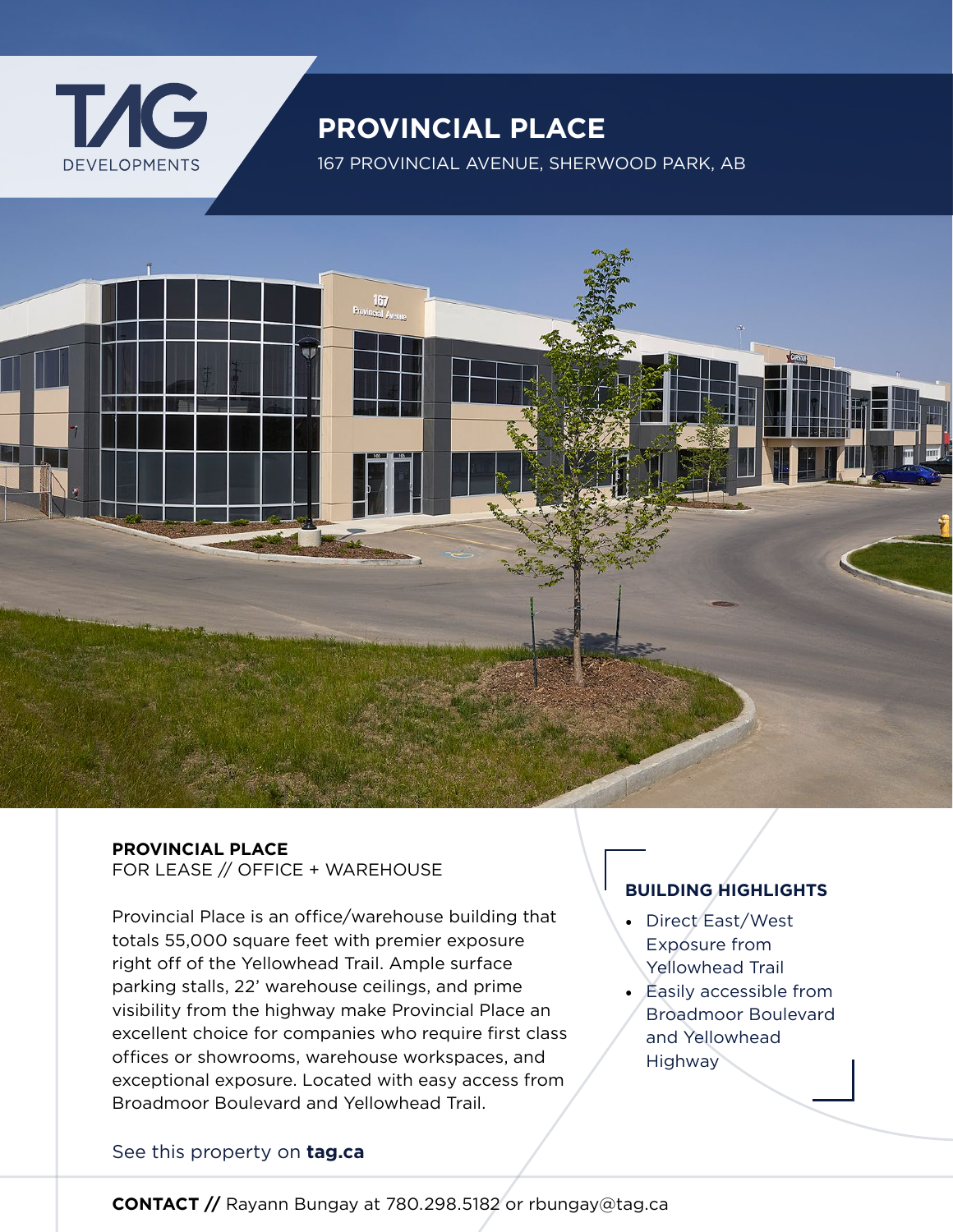## **FOR LEASE //** PROVINCIAL PLACE



| <b>AVAILABLE AREA</b> |           |                                        |
|-----------------------|-----------|----------------------------------------|
| <b>SUITE</b>          | AREA (SF) | <b>DETAILS</b>                         |
| 260                   | 2.264 SF  | Second floor // Demisable office space |
| 155                   | 2.183 SF  | Main floor // Industrial Bay           |
| 100/150               | 23,259 SF | Main floor // Turnkey autobody shop    |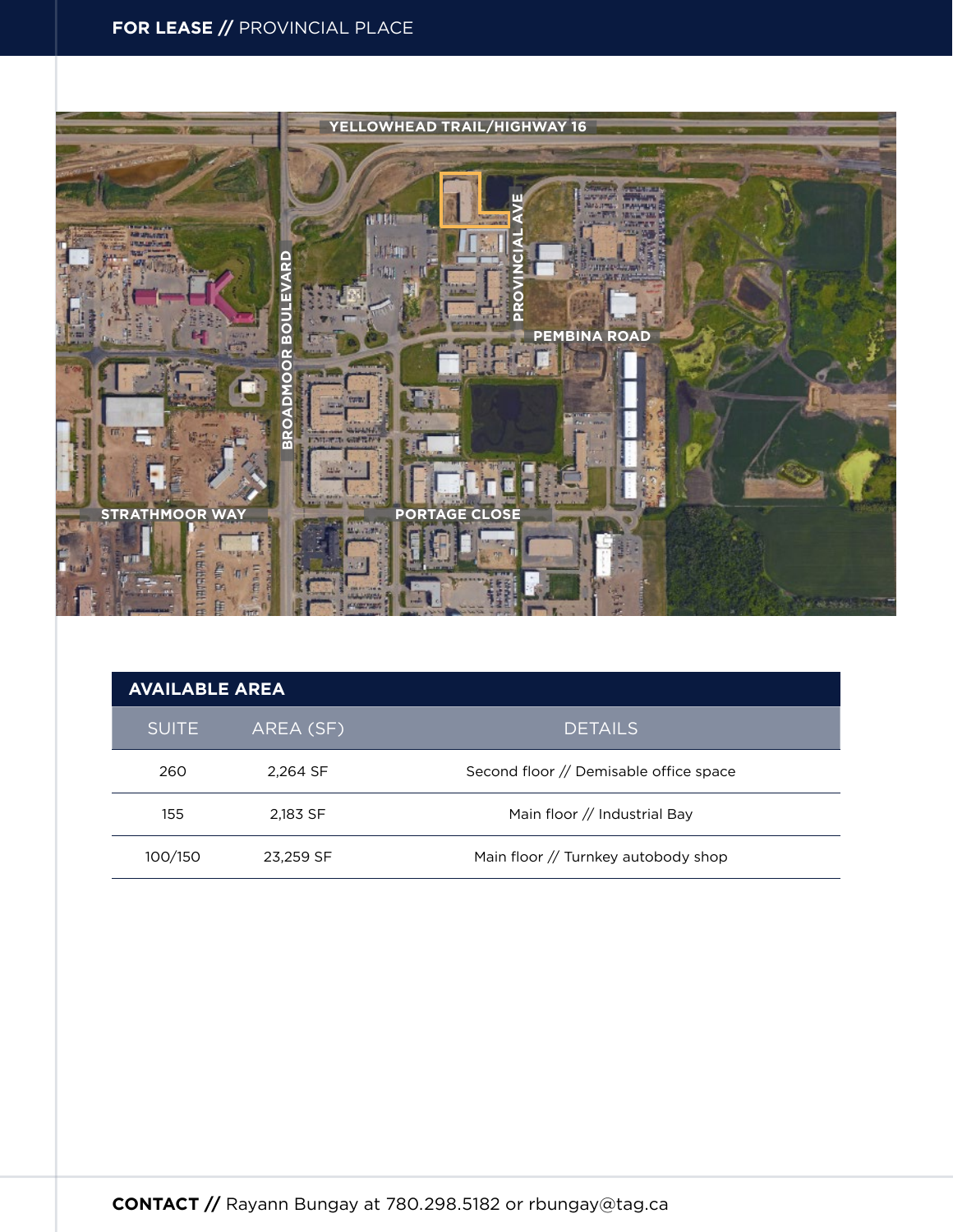#### **MAIN FLOOR //** WAREHOUSE



**CONTACT //** Rayann Bungay at 780.298.5182 or rbungay@tag.ca